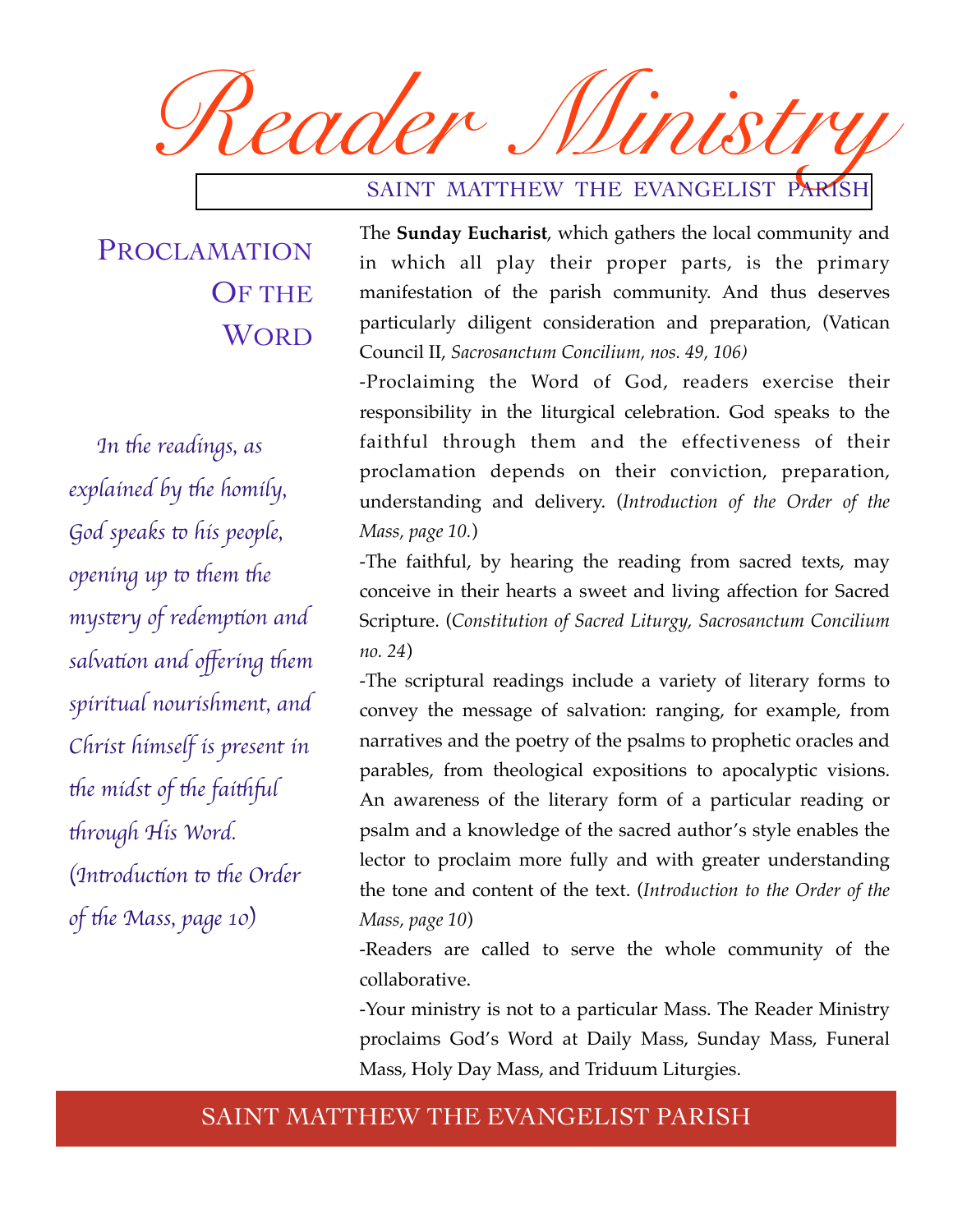God so loved the world t*at He gave His only Son, so* t*at everyone who believes in Him might not perish but have e*t*rnal life.*

**All Reader Ministry must fill-out CORI and Code of Conduct forms per the directives of the Archdiocese of Boston's Protecting God's Children Program**

-Preparation: The Lector Workbooks start the new liturgical year on the First Sunday of Advent. Books will be available to all Readers in the month of November. The Workbook for Lectors, Gospel Readers, and Proclaimers of the Word.

-Readers should read the passage, read the commentary and pray the readings throughout the week.

-Readers should arrive early for Mass, be familiar with the Lectionary and Universal Prayers. The Reader is expected to fully participate in the entire Mass through singing and responding.

-The lector at St. Andrew's Church will read all of the announcements. For the announcements following the PRAYER AFTER COMMUNION: the lector should already be at the Ambo, ready to read any announcements. Do not wait for the prayer to conclude to move to the Ambo. The cantor will read all announcements at St. Mary and St. Theresa churches.

-Genuflecting is at the start and closing of Mass. At any Eucharistic Celebration, our bows are always to the Table of Sacrifice, not the Tabernacle.

-The ritual introductory language which begins the reading is important. "A (ah) not (ay) reading from the  $\dots$  [This becomes an announcement for the hearer with eye contact to the assembly.] A pause follows before the start of the scripture passage.

-The Workbook gives margin notes to serve as a coach. **Verbs** are usually the best words to **emphasize** along with the subject of the sentence. At the conclusion of the Reading, a pause of 3 beats is recommended, so the hearer has the non-verbal cue, the reading is finished. With eye contact to the assembly and from memory, "The Word of the Lord." is proclaimed. Then, pause about 5 seconds to let the WORD dissipate through the assembly. Cadence of voice: At the period, end of a sentence- our voice should drop. At a question mark, our voice should raise. At an explanation mark, our voice should volume.

-**Use of Microphone**: The Microphone on the Ambo should be directly across from your mouth. Speaking with energy, conviction, and a deliberate diction; your proclamation of the Word of God will be accessible to all.

-**Posture & Gestures:** You should stand with a straight back, and not lean into the microphone. At Daily Mass, when reading the psalm response, gesture with your arms to give a non-verbal cue for the psalm response for the entire assembly.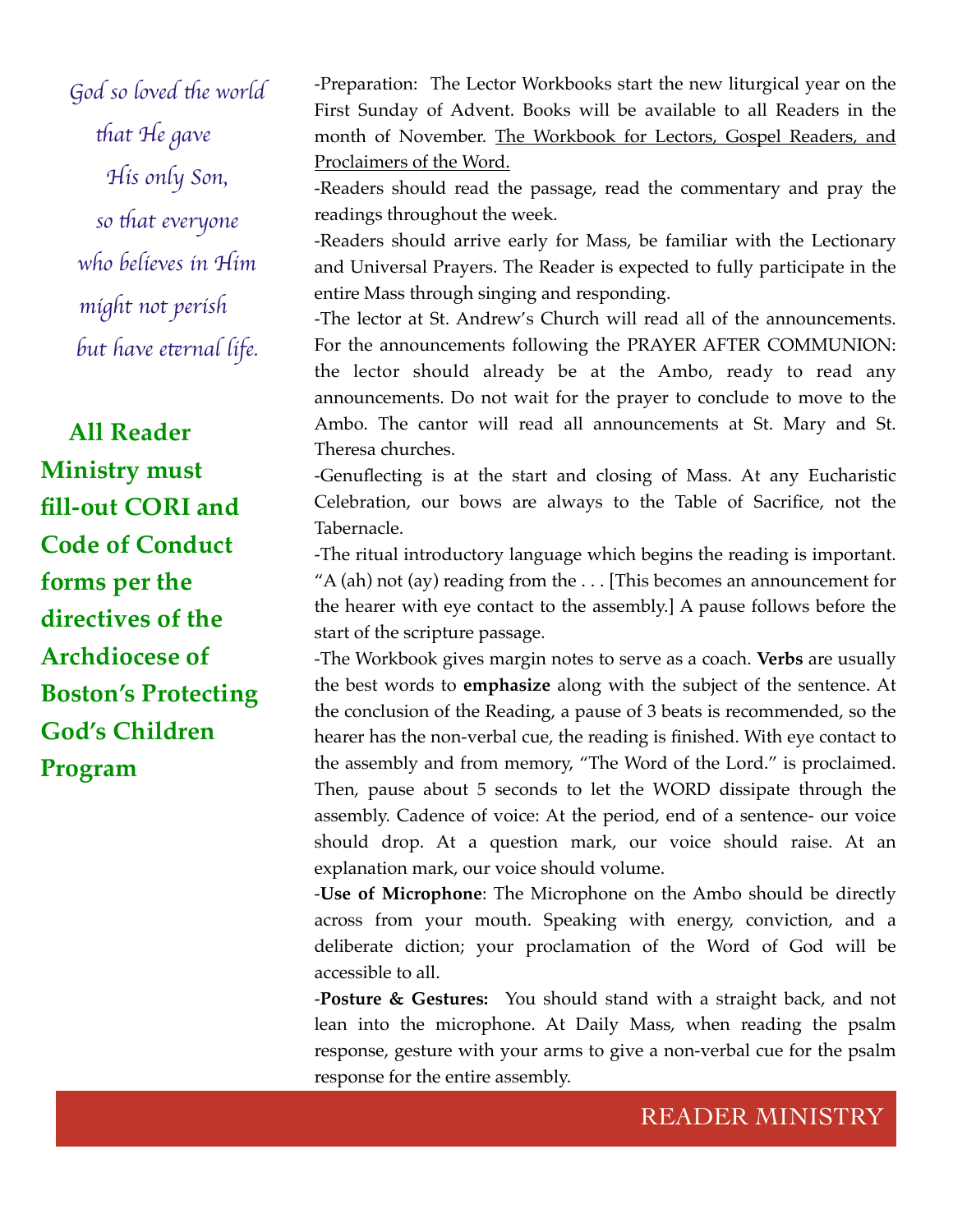*Holy Days, Christmas, Holy Week and Triduum Liturgical Schedules wi*l *be developed for the parish. You wi*l *receive a survey asking your availabili*t

to serve.

Your gesture needs to be seen by those in the last pews of the church.

-**Silence:** The Liturgy of the Word is to be celebrated in such a way as to promote meditation, and so any sort of haste which hinders recollection must clearly be avoided. At the prompting of the Holy Spirit, the Word of God may be grasped by the heart and a response through prayer may be prepared. Sacred Silence is observed following the 1st Reading, Psalm, and lastly following the Homily.

-**Universal Prayers**: Are led by the Deacon of the Mass. If there is not a Deacon present, the Reader leads the petitions. At "Apostolic church"in the Creed- the Reader should return to the Ambo, ready to lead the U.P.

-**The Ministry of the Instituted Lector:** is an Instituted ministry installed by the Archbishop. The Reader is a lay person.

**-General Instruction of the Roman Missal (GIRM) states one (ministry) should carry out solely but completely that which pertains to him or her, in virtue of the rank of each within the People of God.** 

**At any given Mass, your ministry is nothing more, but fully that which pertains to it. Meaning, if you are serving as a Reader. You are the Reader(s) at that celebration. Taking on any other liturgical ministry; such as altar server, musician, Extraordinary Minister of Holy Communion is not permissible.** 

# WE GATHER: In the *Entrance Rite*

*-*We reconnect with friends and find out the latest news of each other's lives.

-We are active participants in the spoken and sung prayers of the Mass.

-Our prayer at Mass is communal prayer, not a private devotion nor a private prayer only between us and God.

-The Celebration of the Eucharist is an "action of the whole church."

-Christ is in the person as Priest, The Word of God proclaimed and the Assembly of people. -Entrance Song gathers and sets the liturgical themes of the Mass and/or liturgical season.

## WE Listen: In the *Liturgy of the Word*

*-*We listen to the God speaking to us through the sacred scriptures.

-Sunday's readings are divided into a 3-year cycle.

-The Responsorial Psalm follows the 1st reading. The psalm is sacred scripture and is sung in its entirely at the Ambo. Because of the pandemic, the cantor remained at their stand.

-The Homily by the priest or deacon connects the scriptures to our daily lives. The homily builds a "bridge to the Word." What is God saying to us today? How will I live out what I heard today?

-The recitation of the Creed is our public response to the our identity as Catholic believers. -Universal Prayers are "our" intercessory prayers for the church, world, current events, the sick and marginalized, and the dead of the parish.